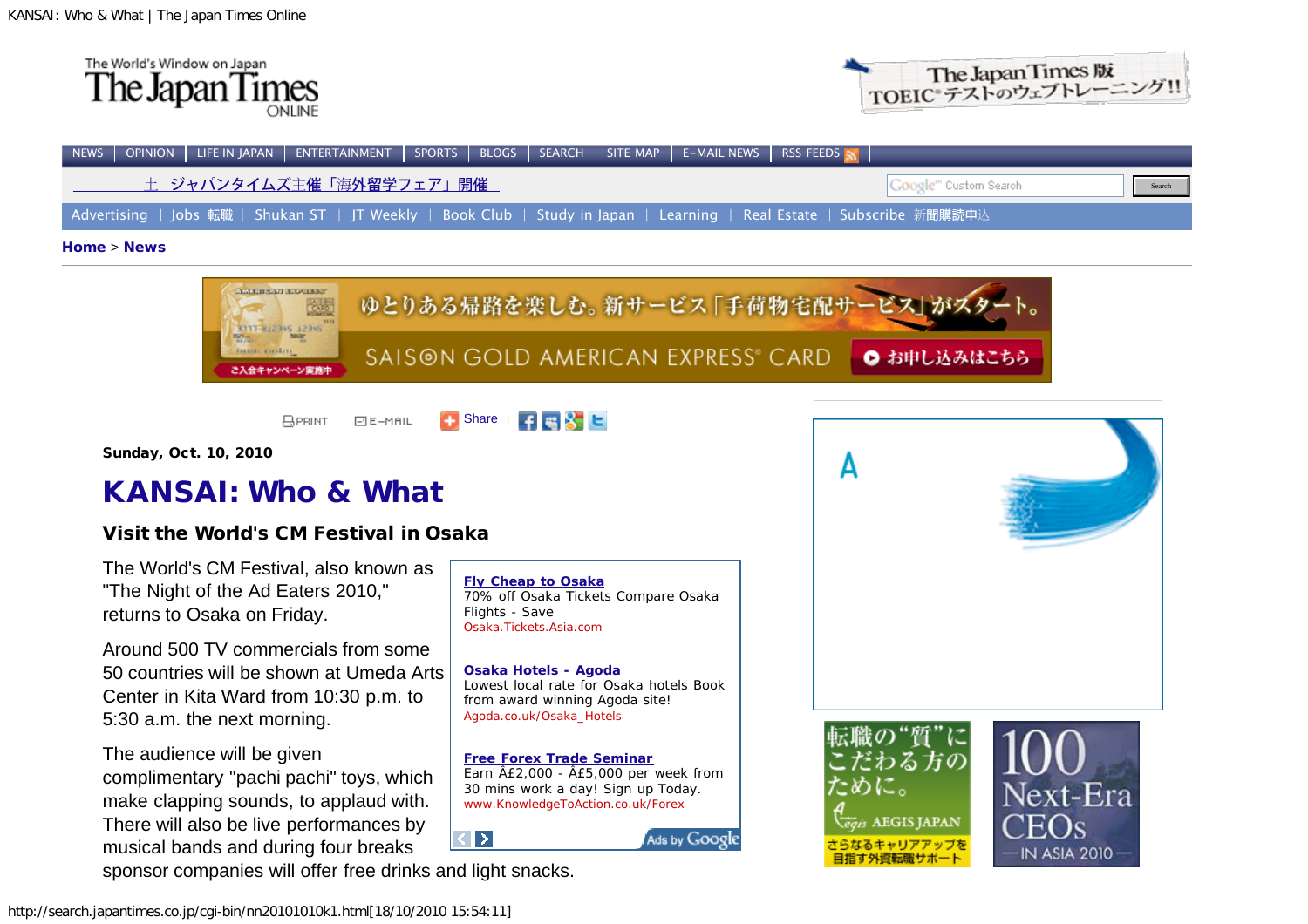Advance tickets cost ¥4,500 for reserved seats and ¥3,800 for nonreserved seats, available from ticket agency Pia (P-code 556-783), Lawson convenience stores (L-code 54971), or from the organizers. Tickets at the door are ¥5,000 for reserved seats and ¥4,500 for nonreserved seats.

For more information and advance tickets, visit [www.cmfestival.com](http://www.cmfestival.com/) (in Japanese) or contact the organizers at [bouvier@cmfestival.com.](mailto:bouvier@cmfestival.com)

## Join trip to a Kobe bird and flower garden

Osaka YWCA Senri Center's Bridges Program is seeking participants for an excursion to Kobe Kacho-en (bird and flower garden) in Chuo Ward, Kobe, on Oct. 25.

Participants will meet the Bridges Program staff on the Kobe Line platform in Hankyu Umeda Station at 9:30 a.m. and travel to Kobe Kacho-en, a bird and flower-theme garden where they can play with birds. Admission to the park is ¥1,500. Afterward, participants will proceed to Sannomiya, where they will have lunch together until 2 p.m.

Those who wish to participate must apply by Oct. 18 via e-mail.

Send an e-mail message to a Bridges Program coordinator at [usagi9999@yahoo.co.jp](mailto:usagi9999@yahoo.co.jp) for more information and applications.

## Osaka museum exhibits Chilean 'arpillera' art

The Museum of Osaka University in the city of Toyonaka is organizing an exhibition to introduce Chilean "arpillera" art from Tuesday to Saturday.

An arpillera is a type of quilt that describes local history and political protests. It is considered an art form and a social movement that chronicles history. The exhibition, titled "Stitching Resistance — Narratives of Daily Life in Chilean Arpilleras," will offer a rare opportunity to view such works in Japan by showcasing around 40 arpillera pieces produced from the 1970s to 1980s.

One-hour guided tours in English and Japanese will be held from 2 p.m. to 3 p.m. on Tuesday and Wednesday, and from 11 a.m. to 12 p.m. on Saturday. Roberta Bacic, a guest curator of the exhibition, will hold a seminar in English with Japanese interpretation from 1:30 p.m. to 4 p.m. on Saturday.

Admission is free. The museum is open from 10:30 a.m. to 5 p.m. on





### **[COP10 Accommodation Guide](http://www.japantimes.co.jp/ads/cnt/?to=http://www.japantimes.co.jp/cop10/&ads=cop10_jig_start)**

[A](http://www.japantimes.co.jp/ads/cnt/?to=http://www.japantimes.co.jp/cop10/&ads=cop10_jig_start) [selection](http://www.japantimes.co.jp/ads/cnt/?to=http://www.japantimes.co.jp/cop10/&ads=cop10_jig_start) [of](http://www.japantimes.co.jp/ads/cnt/?to=http://www.japantimes.co.jp/cop10/&ads=cop10_jig_start) [world-class](http://www.japantimes.co.jp/ads/cnt/?to=http://www.japantimes.co.jp/cop10/&ads=cop10_jig_start) [hotels](http://www.japantimes.co.jp/ads/cnt/?to=http://www.japantimes.co.jp/cop10/&ads=cop10_jig_start) [in](http://www.japantimes.co.jp/ads/cnt/?to=http://www.japantimes.co.jp/cop10/&ads=cop10_jig_start) [the](http://www.japantimes.co.jp/ads/cnt/?to=http://www.japantimes.co.jp/cop10/&ads=cop10_jig_start) [Nagoya](http://www.japantimes.co.jp/ads/cnt/?to=http://www.japantimes.co.jp/cop10/&ads=cop10_jig_start) [area](http://www.japantimes.co.jp/ads/cnt/?to=http://www.japantimes.co.jp/cop10/&ads=cop10_jig_start)



### **[JAPAN HIGHLIGHTS](http://www.japantimes.co.jp/japan-highlights/)**



[Let](http://www.japantimes.co.jp/japan-highlights/) [us](http://www.japantimes.co.jp/japan-highlights/) [help](http://www.japantimes.co.jp/japan-highlights/) [you](http://www.japantimes.co.jp/japan-highlights/) [with](http://www.japantimes.co.jp/japan-highlights/) [your](http://www.japantimes.co.jp/japan-highlights/) [sightseeing](http://www.japantimes.co.jp/japan-highlights/) [and](http://www.japantimes.co.jp/japan-highlights/) [shopping](http://www.japantimes.co.jp/japan-highlights/) [plans](http://www.japantimes.co.jp/japan-highlights/)

#### **[Ready to expand your](http://www.japantimes.co.jp/universities/japanese_universities.html) [horizons and study in Japan?](http://www.japantimes.co.jp/universities/japanese_universities.html)**



[Here's](http://www.japantimes.co.jp/universities/japanese_universities.html) [your](http://www.japantimes.co.jp/universities/japanese_universities.html) [resource](http://www.japantimes.co.jp/universities/japanese_universities.html) [for](http://www.japantimes.co.jp/universities/japanese_universities.html) [locating](http://www.japantimes.co.jp/universities/japanese_universities.html) [the](http://www.japantimes.co.jp/universities/japanese_universities.html) [educational](http://www.japantimes.co.jp/universities/japanese_universities.html) [institutions](http://www.japantimes.co.jp/universities/japanese_universities.html) [and](http://www.japantimes.co.jp/universities/japanese_universities.html) [curriculum](http://www.japantimes.co.jp/universities/japanese_universities.html) [best](http://www.japantimes.co.jp/universities/japanese_universities.html) [suited](http://www.japantimes.co.jp/universities/japanese_universities.html) [to](http://www.japantimes.co.jp/universities/japanese_universities.html) [you](http://www.japantimes.co.jp/universities/japanese_universities.html) [and](http://www.japantimes.co.jp/universities/japanese_universities.html) [your](http://www.japantimes.co.jp/universities/japanese_universities.html) [goals.](http://www.japantimes.co.jp/universities/japanese_universities.html)

### **[Tokyo University of Social Welfare](http://www.japantimes.co.jp/universities/japanese-grad-school.html?id=559)**

[Further](http://www.japantimes.co.jp/universities/japanese-grad-school.html?id=559) [your](http://www.japantimes.co.jp/universities/japanese-grad-school.html?id=559) [education](http://www.japantimes.co.jp/universities/japanese-grad-school.html?id=559) [and](http://www.japantimes.co.jp/universities/japanese-grad-school.html?id=559) [practical](http://www.japantimes.co.jp/universities/japanese-grad-school.html?id=559) [knowledge](http://www.japantimes.co.jp/universities/japanese-grad-school.html?id=559) [in](http://www.japantimes.co.jp/universities/japanese-grad-school.html?id=559) [the](http://www.japantimes.co.jp/universities/japanese-grad-school.html?id=559) [fields](http://www.japantimes.co.jp/universities/japanese-grad-school.html?id=559) [of](http://www.japantimes.co.jp/universities/japanese-grad-school.html?id=559) [social](http://www.japantimes.co.jp/universities/japanese-grad-school.html?id=559) [work,](http://www.japantimes.co.jp/universities/japanese-grad-school.html?id=559) [clinical](http://www.japantimes.co.jp/universities/japanese-grad-school.html?id=559) [psychology](http://www.japantimes.co.jp/universities/japanese-grad-school.html?id=559) [or](http://www.japantimes.co.jp/universities/japanese-grad-school.html?id=559) [early](http://www.japantimes.co.jp/universities/japanese-grad-school.html?id=559) [childhood](http://www.japantimes.co.jp/universities/japanese-grad-school.html?id=559) [care.](http://www.japantimes.co.jp/universities/japanese-grad-school.html?id=559)



# **[Real Estate Guide](http://www.japantimes.co.jp/real_estate/)**

[Find](http://www.japantimes.co.jp/real_estate/) [apartment](http://www.japantimes.co.jp/real_estate/) [and](http://www.japantimes.co.jp/real_estate/) [homes](http://www.japantimes.co.jp/real_estate/) [that](http://www.japantimes.co.jp/real_estate/) [best](http://www.japantimes.co.jp/real_estate/) [suit](http://www.japantimes.co.jp/real_estate/) [your](http://www.japantimes.co.jp/real_estate/) [lifestyle,](http://www.japantimes.co.jp/real_estate/) [income](http://www.japantimes.co.jp/real_estate/) [and](http://www.japantimes.co.jp/real_estate/) [time](http://www.japantimes.co.jp/real_estate/) [frame](http://www.japantimes.co.jp/real_estate/) [in](http://www.japantimes.co.jp/real_estate/) [Japan.](http://www.japantimes.co.jp/real_estate/)



[Poll](javascript:void(0)) [Most read stories](javascript:void(0)) [Editors' picks](javascript:void(0))